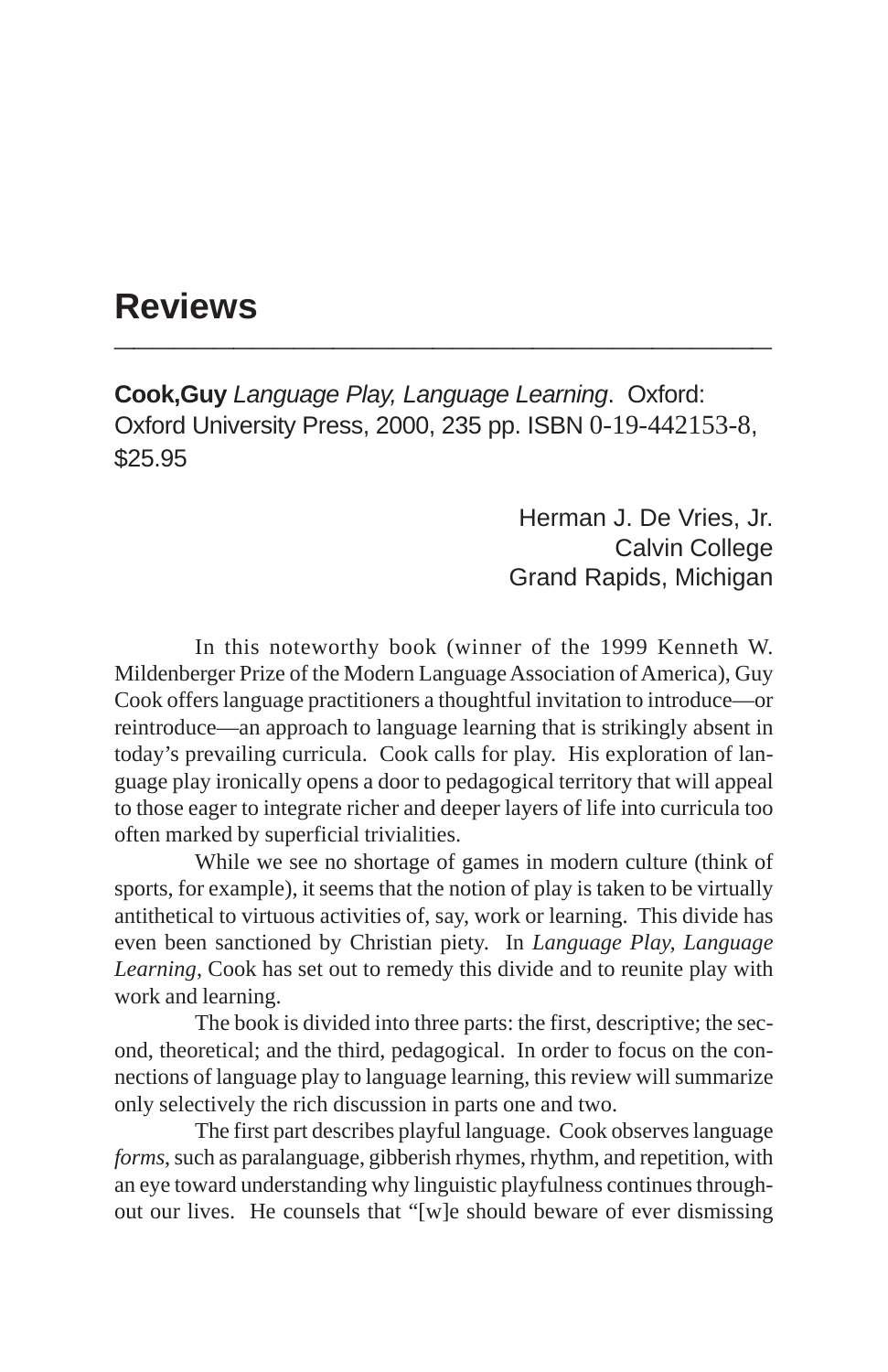repetition, any more than rhythm, as *only* an aid to language acquisition" (p. 30). He then connects form and *meaning*—call it semantic language play. When the choice of words is dictated by some formal or random factor, a resulting effect is a lower predictability of meaning. This helps to explain the propensity of poetry to be richly suggestive and ambiguous in meaning. Finally Cook looks at the *uses* of language play, drawing upon Wolfson's "Bulge Theory"—which holds that most interactions take place within the day-to-day unemotional transaction encounters of modern urban existence—to observe that most language play takes place outside of the transactional "bulge." Examples include verbal duelling in political debates, riddles in Jewish culture, and puns in Shakespeare or even the Bible (Christ punned "You are Peter and on this Rock I build my church"). In our day, Cook argues, such language play has been marginalized. Cook wishes for language play to claim its rightful place between the traditional—and inadequate—opposites which see either significance emerging from words themselves or the power of language as its ability to refer to reality.

The ubiquity of language play calls for theoretical explanation; this is offered in part two of the book. Relating language play to play in general, Cook draws on perspectives from evolutionary psychology to argue for a "*balance* between biological, cultural, and individual factors, both in human life in general and in the two aspects of it which are of concern to us in this book: language play and language learning" (p.100, emphasis mine). Cook draws also from cultural theories of play, including Johan Huizinga's classic text *Homo Ludens*, but placing more emphasis on Roger Caillois, who refined some of Huizinga's categories in pertinent ways. In this context chapter five seeks to explore an aspect of play that is not easily accounted for by standard evolutionary or cultural theories, namely the "sheer delight which seems to arise from surrender to chance and unpredictability" (p. 125). Cook employs Caillois' category of *alea,* a kind of play in which chance is dominant and players surrender to forces that elude them. Through elaborate explanations of game theories and randomness theories Cook brings into focus a central argument of the book. There are connections, he maintains, between interactions of random forces in language use and similar interactions in aspects of human behavior such as game playing. "This need for the random and the irrational is perhaps greatest at times when environmental demands for change are the greatest. In adult language use such a situation is encountered in the learning of a new language and adaptation to a new culture" (p. 144).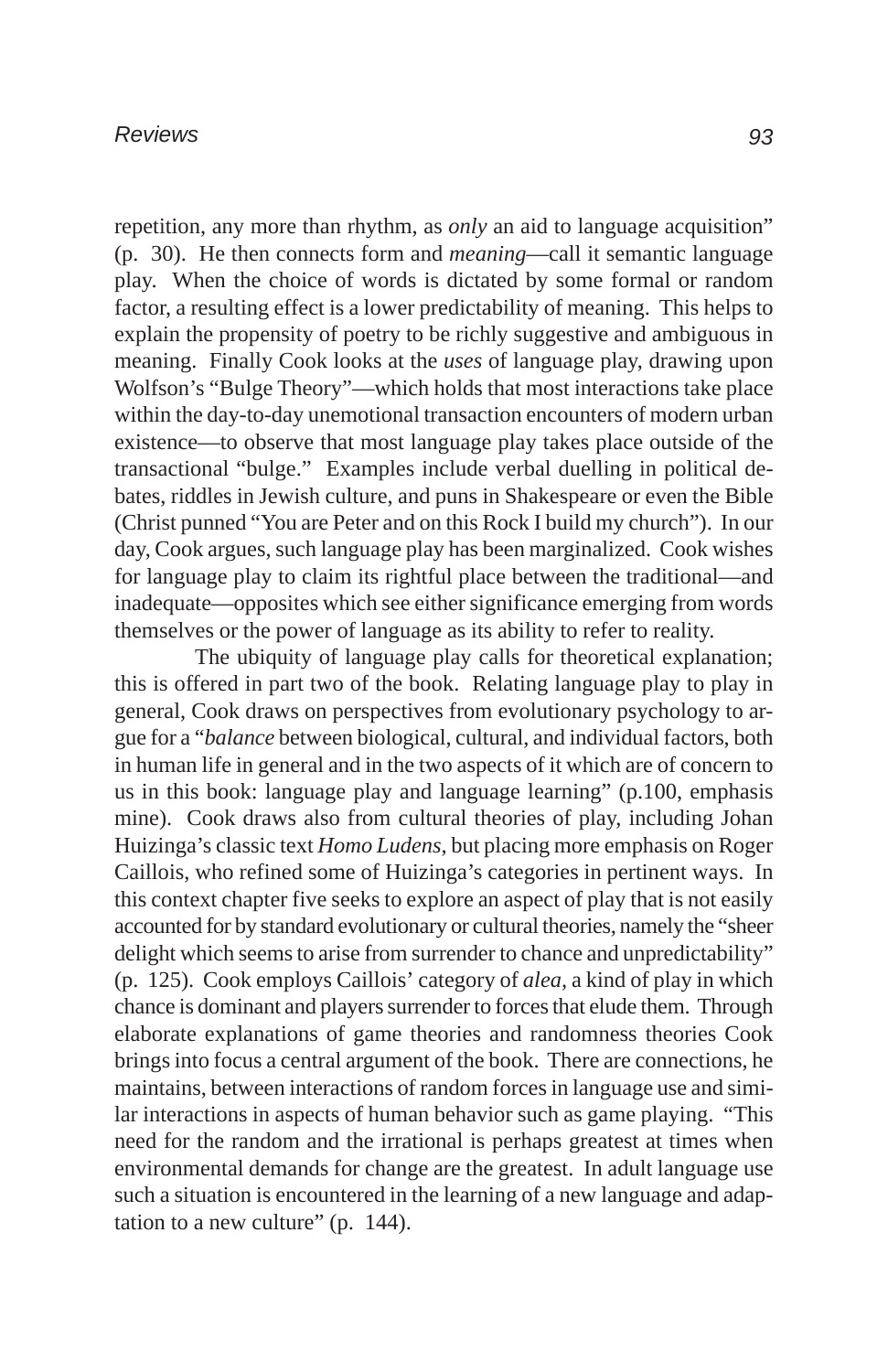Part three of the book brings the foregoing description and theory to bear on foreign language pedagogy. Current Second Language Acquisition (SLA) orthodoxy, Cook argues, typically invokes three key criteria: needs, meaning, and authenticity. Cook traces the profound shift in consensus since the late 19<sup>th</sup>-century demise of classics towards an assumption that language courses should be driven by student needs. Hence the emergence of task-based education which has, for all practical purposes, aligned the notion of task with the realm of work. The orthodoxy that meaning is preeminent is perhaps most clearly recognized in a theorist like Stephen Krashen who claims that the only thing that counts is giving people comprehensible messages. Cook argues that our assumptions about play complicate our perception of many ideas currently in vogue in SLA circles. For example, opposition to invented (perhaps playful) examples in language teaching in favor of "authentic" language has become orthodoxy. Cook challenges reigning assumptions and seeks a healthy model of the triadic interplay between work, play, and learning.

One striking consequence of our professional focus on student needs is that the discourse material in our pedagogy ends up being entirely in Wolfson's "bulge area"—with the result that "'up-to-date' language teaching tends to ignore linguistic patterning, controversial and imaginary content, or emotionally charged interaction" (p. 158). We exclude from our teaching precisely the discourse areas that are deeply important to people and which they would choose to address when freed from work to do so. Using a telling and, frankly, disturbing example, Cook shows us how these pedagogical assumptions have colluded with forces in the textbook market. He notes one recent set of publisher's guidelines which forbids authors from including the following topics: "alcohol, anarchy, abuse, AIDS, Israel, narcotics, nudes and flesh, [...] politics, pork, pornography, religion, racism, rape, science (altering nature, e.g. genetic engineering), sex, sexism, stereotypes, terrorism, violence" (158). Cook's point is that one sees creativity, passion, and language play around precisely these sorts of topics because they are the ones that rouse intensity of thought and emotion. Cook makes a valid case that even if our learners need to learn language skills primarily for activity within the "bulge" it does not follow that the pedagogy used to acquire the skills be restricted to the bulge. In light of this Cook appeals for broader notions of "task" such as "open-ended" tasks which feature a "meaning-mainly" approach, allowing for some attention to form.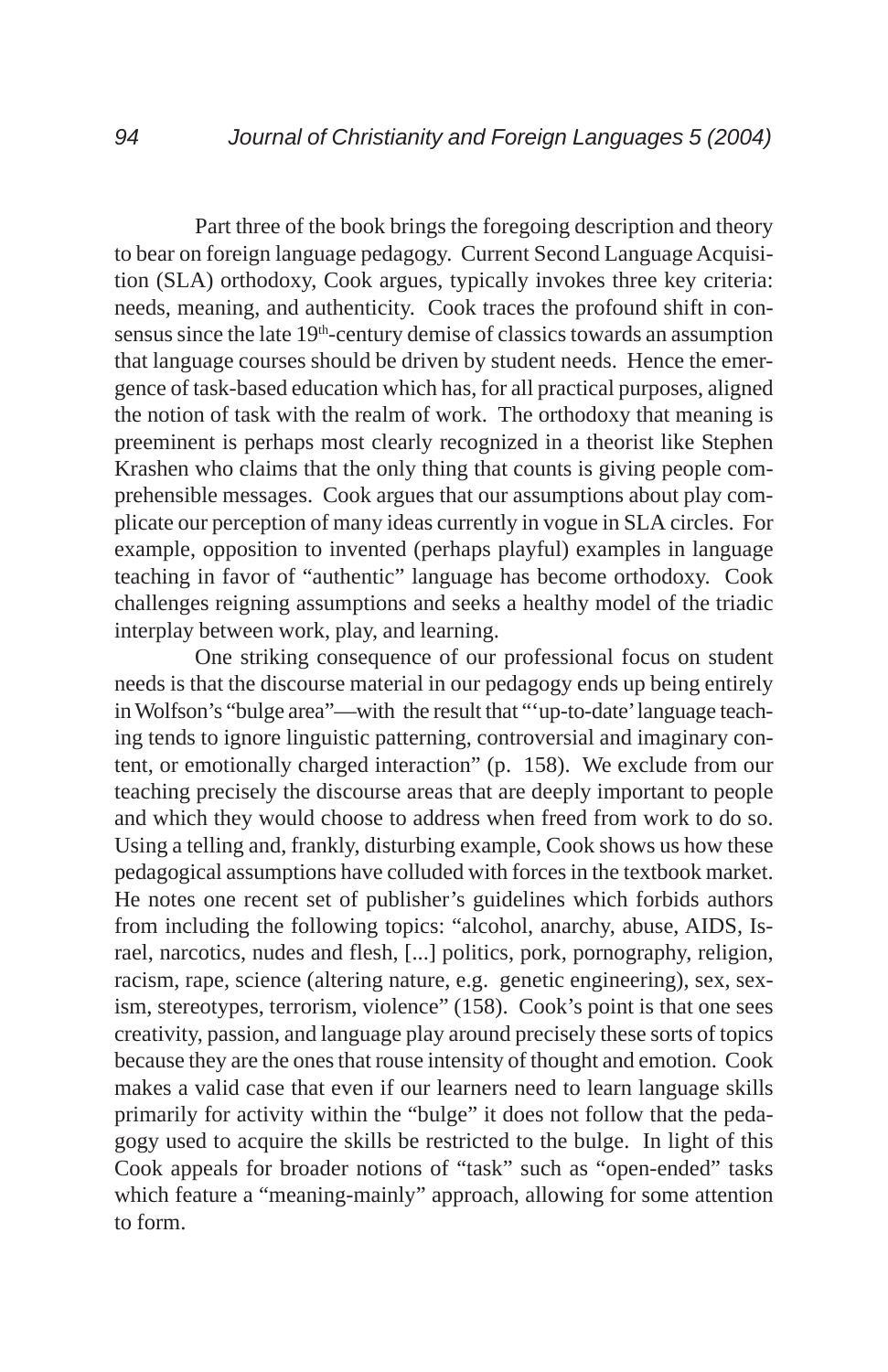## *Reviews*

In dealing with the reigning need for authenticity, Cook dismantles the dichotomy of real versus invented language. The long history of opposition to "invented examples" includes objections that they have no meaning, are not accurate reflections of the way language is really used, and tend to be bizarre. After carefully dismembering these claims, Cook's notes the irony that students in fact often remember the "meaningless," unusual, bizarre constructions such as this one that a former student, decades later, was able to recall perfectly in the original Greek: "The philosopher pulled the lower jaw of the hen." The fact is that "[I]n play, those features rejected by advocates of real language and activity feature prominently: they include mimicry and repetition, the explicit discussion of rules, the structuring and atomization of processes, the creation of alternative realities, and a liking for form-driven rather than meaning-driven behaviour" (p. 171). Artifice, Cook notes, has its own authenticity.

Cook maintains that when the ludic function of language is recognized and appreciated, a more holistic interaction of play, learning and work can take shape in language learning. Cook says that the "damaging dichotomy" of the structural / communicative divide highlights the currently missing piece. Cook makes the striking observation that neither formalist nor functionalist theories do adequate justice to explaining why humans "delight" in the patterning of language. Similarly, Cook maintains that reigning theories miss the correlation of meaning and form: meaning can determine form, but meaning can also emerge from form. Cook's claim is that the ludic function of language is at the heart of this link.

In the context of this journal I should note some of the book's frustrating presuppositional gaps. In his efforts to consider biological evolutionary explanations for seemingly every phenomenon of play, Cook sometimes seems unaware of—or perhaps uninterested in—considering anything other than naturalistic explanations. For example, Cook notes with interest how *alea* is ignored in standard biological and cultural explanations of play, and how game theories and randomness theories are unable to fully account for phenomena such as addiction to gambling. One might expect some recognition of non-naturalistic explanations for such phenomena from fields of theology or a moral anthropology that recognizes a category like sin. Similarly, an anthropology that recognizes human beings as divine image bearers—created for dimensions such as blessedness, peace, and joy—could offer some answers to the naturalistic puzzling over, say, why humans seem to *delight* in language play.